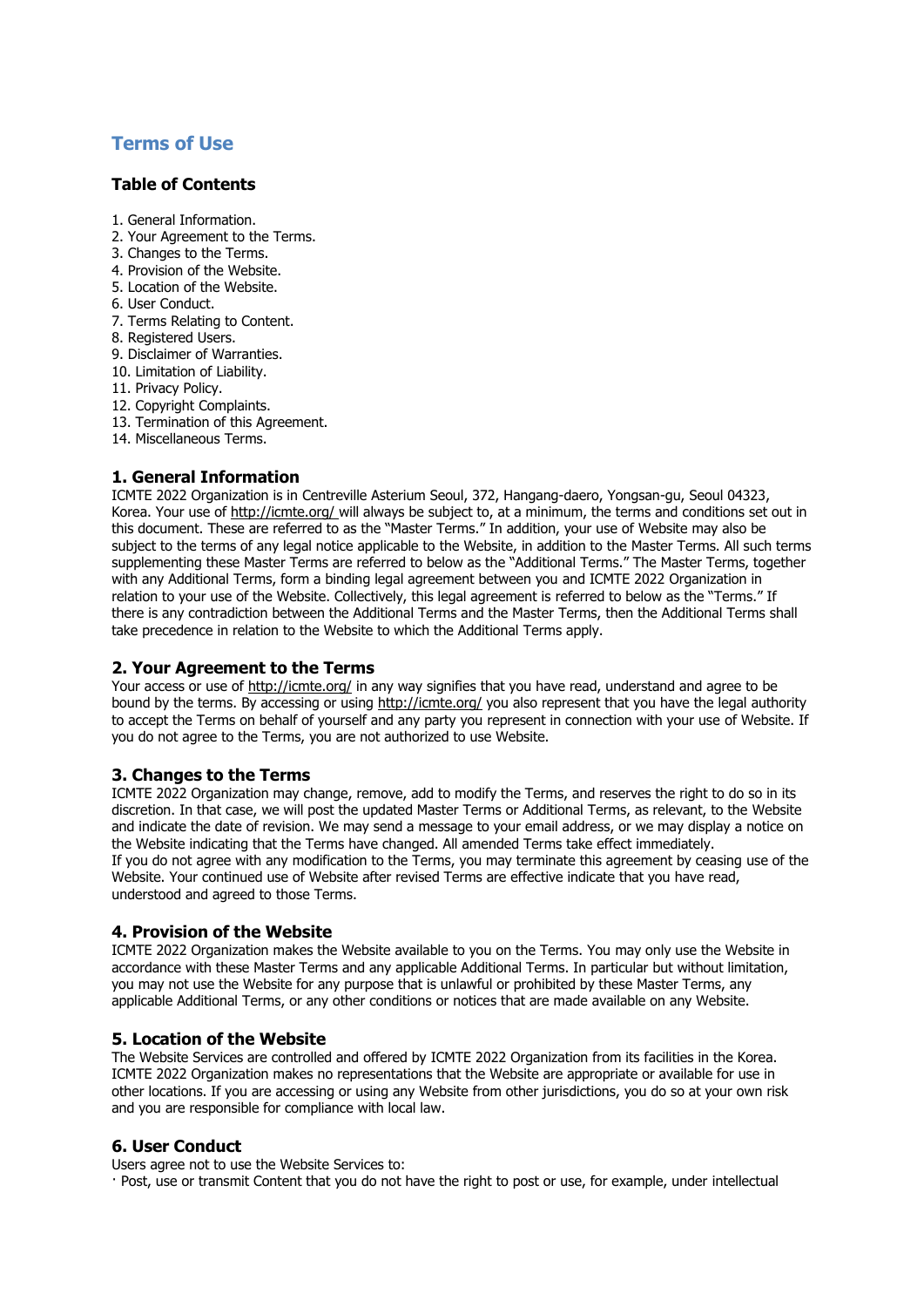property, confidentiality, privacy or other applicable laws;

- · Post, use or transmit unsolicited or unauthorized Content, including advertising or promotional materials, "junk mail," "spam," "chain letters," "pyramid schemes," or any other form of unsolicited or unwelcome solicitation or advertising;
- · Post, use or transmit Content that contains software viruses or any other computer code, files or programs designed to interrupt, destroy or limit the functionality of any computer software or hardware or telecommunications equipment or otherwise interfere with or disrupt the Website Services or servers or networks connected to the Website, or that disobeys any requirements, procedures, policies or regulations of networks connected to the Website;
- · Post or transmit Content that is harmful, offensive, obscene, abusive, invasive of privacy, defamatory, hateful or otherwise discriminatory, false and misleading, incites an illegal act, or is otherwise in breach of your obligations to any person or contrary to any applicable laws and regulations;
- · Intimidate or harass another;
- · Use or attempt to use another's account, service, or personal information;
- · Remove, circumvent, disable, damage or otherwise interfere with any security-related features that enforce limitations on the use of the Website;
- · Attempt to gain unauthorized access to the Website, other accounts, computer systems or networks connected to the Website, through hacking password mining or any other means or interfere or attempt to interfere with the proper working of the Website Services or any activities conducted through the Website Services;
- · Use any means to bypass or ignore robot.txt, or other measures we use to restrict access or use of the Website Services;
- · Impersonate another person or entity, or falsely state or otherwise misrepresent your affiliation with a person or entity; or
- · Post or transmit any personally identifiable information about persons under 14 years of age, including without limitation in connection with the Website or the Services offered thereon.

# **7. Terms Relating to Content**

**Responsibility for Content.** You understand that all material, data and information, (collectively, "Content") which you may have access to through your use of the Website are the sole responsibility of the person from which such Content originated. This includes assertions that persons may make, expressly or impliedly, about the provenance and ownership of Content that they supply, upload, list and/or link to. You acknowledge that ICMTE 2022 Organization does not make any representations or warranties about the accuracy, integrity or quality of the Content made available at the instigation of users of the Website. You understand that by using the Website, you may be exposed to Content that is offensive, indecent or objectionable. Under no circumstances is ICMTE 2022 Organization liable in any way for any Content, including, but not limited to: any infringing Content, any errors or omissions in Content, or for any loss or damage of any kind incurred as a result of the use of any Content posted, transmitted to, linked to or otherwise accessible or made available via the Website Services.

**Content You Provide.** You may only submit Content to the Website. This means that you can only submit Content that you yourself create, that is in the public domain or that you have been expressly granted the right to submit consistent with the Terms. For the avoidance of doubt, Content that infringes the rights of any third party must not be submitted. You represent, warrant and agree that no Content of any kind submitted, posted or otherwise shared by you on or through any of the Website Services, violates or infringes upon the rights of any third party, including copyright, trademark, privacy, publicity or other personal or proprietary rights, or contains libelous, defamatory or otherwise unlawful material. Further, you represent, warrant and agree not to submit any personally identifiable information. ICMTE 2022 Organization may review your submissions and may delete or remove without notice any Content in its sole discretion that ICMTE 2022 Organization determines violates the Terms or that may be offensive, illegal, or that might violate the rights,

harm or threaten the safety of others. ICMTE 2022 Organization does not endorse or support any Content posted by you. You alone are responsible for creating backup copies and replacing any Content you post on the Website, and you authorize ICMTE 2022 Organization to make copies of your Content as we deem necessary in order to facilitate the posting of your Content on the Website.

**Use of Content on the Website.** You represent and warrant to ICMTE 2022 Organization that you will use any and all Content on our Website in accordance with the applicable license. By using the Website, you agree that you are solely responsible for your use of any and all Content made available thereon. You agree that you must evaluate, and bear all risks associated with, the use of any Content, including any reliance on the provenance, ownership, accuracy, completeness, or reliability of such Content. In this regard, you acknowledge that you may not rely on any Content made available on the Website without your own independent evaluation of that Content. ICMTE 2022 Organization does not guarantee that Content made available on the Website does not infringe the rights of any third party.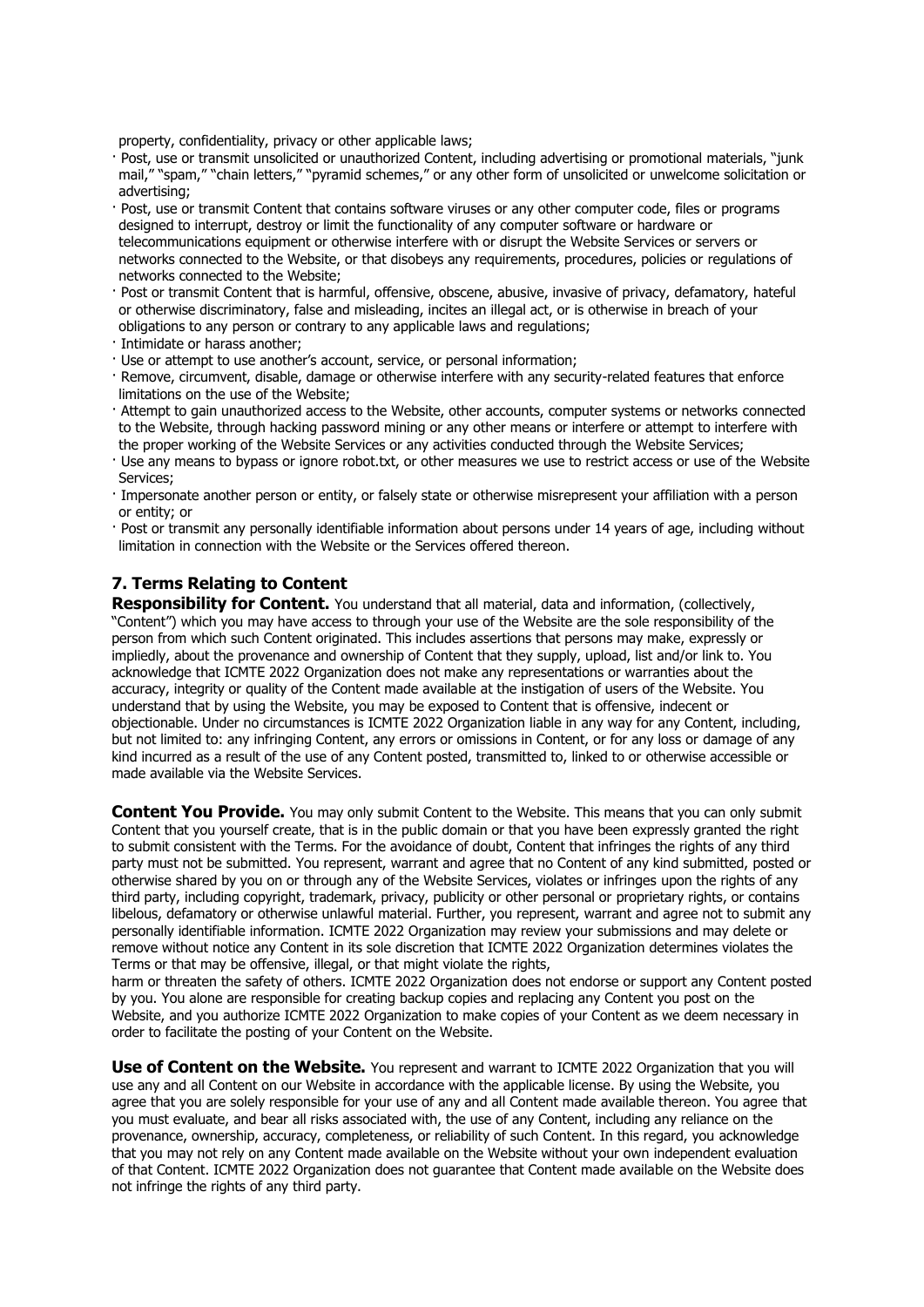# **8. Registered Users**

By registering for an account on the Website, you represent and warrant that you (1) are the age of majority in your jurisdiction or, (2) are over the age of 14 and have the express permission of a legal guardian to become a Registered User and use Services made available to Registered Users, and you further agree to abide by all of the terms and conditions of these Master Terms and any applicable Additional Terms. ICMTE 2022 Organization reserves the right to modify or discontinue the accounts of Registered Users and related Services at any time. ICMTE 2022 Organization disclaims any and all liability to Registered Users.

**Security.** You agree to (a) provide accurate, current and complete information about you, if and as may be prompted by the registration process on the any of the Website, (b) maintain the security of your password and identification, (c) maintain and promptly update your registration information and any other information you provide, and to keep it accurate and complete to, among other things, allow us to contact you, and (d) be fully responsible for all use of your account and for any actions that take place using your account. You may not set up an account or membership on behalf of another individual or entity.

**Termination and Inactivation of User Accounts.** Your participation as a Registered User

terminates automatically upon your breach of any of these Master Terms or applicable Additional Terms. In addition, ICMTE 2022 Organization may, at any time: (a) modify, suspend or terminate the operation of or access to your user account for any reason; (b) modify or change Website and Services and any applicable Terms and policies governing your user account and related Website Services for any reason; and (c) interrupt user accounts and related Website Services for any reason, all as ICMTE 2022 Organization deems appropriate in its discretion. Your access to your account, and use of the Website may be terminated by you or by ICMTE 2022 Organization at any time and for any reason whatsoever, without notice.

In addition, ICMTE 2022 Organization reserves the right to delete and purge any account and all Content associated therewith following any prolonged period of inactivity, all as may be determined by ICMTE 2022 Organization in its complete discretion.

#### **9. Disclaimer of Warranties**

To the fullest extent permitted by the applicable law, ICMTE 2022 Organization offers the Website and Services as-is and makes no representations or warranties of any kind concerning the Website services. ICMTE 2022 Organization does not warrant that the functions or content contained on the Website will be uninterrupted or error-free, that defects will be corrected, or that ICMTE 2022 Organization's servers are free of viruses or other harmful components. ICMTE 2022 Organization does not warrant or make any representation regarding use or the result of use of the content in terms of accuracy, reliability, or otherwise.

# **10. Limitation of Liability**

ICMTE 2022 Organization shall not be responsible or liable whatsoever in any manner for any content posted on the Website for your use of the Website Services.

# **11. Privacy Policy**

ICMTE 2022 Organization is committed to handling responsibly the information and data we collect through our Website and agrees to use your personal information in accordance with the Privacy Policy and the Terms. The Privacy Policy is hereby incorporated by reference into these Master Terms.

# **12. Copyright Complaints**

ICMTE 2022 Organization respects the intellectual property rights of others, and we prohibit users of our Website from submitting, uploading, posting or otherwise transmitting any materials that violate another person's intellectual property rights.

# **13. Termination of this Agreement**

These Master Terms and any Additional Terms will continue to apply until terminated by either you or ICMTE 2022 Organization as set out below. Your right to access and use the Website terminates automatically upon your breach of any of these Master Terms or Additional Terms that may apply to any of the Website Services. ICMTE 2022 Organization may, at any time: (a) modify, suspend or terminate the operation of or access to any of the Website Services, or any portion of the Website Services, for any reason; (b) modify or change the Website Services, or any portion of the Website Services, and any Master Terms, Additional Terms and other policies governing the use of the Website Services, for any reason; (c) interrupt the operation of the Website Services, or any portion of the Website Services, for any reason, all as ICMTE 2022 Organization deems appropriate in its sole discretion. Your access to, and use of, the Website Services may be terminated by you or